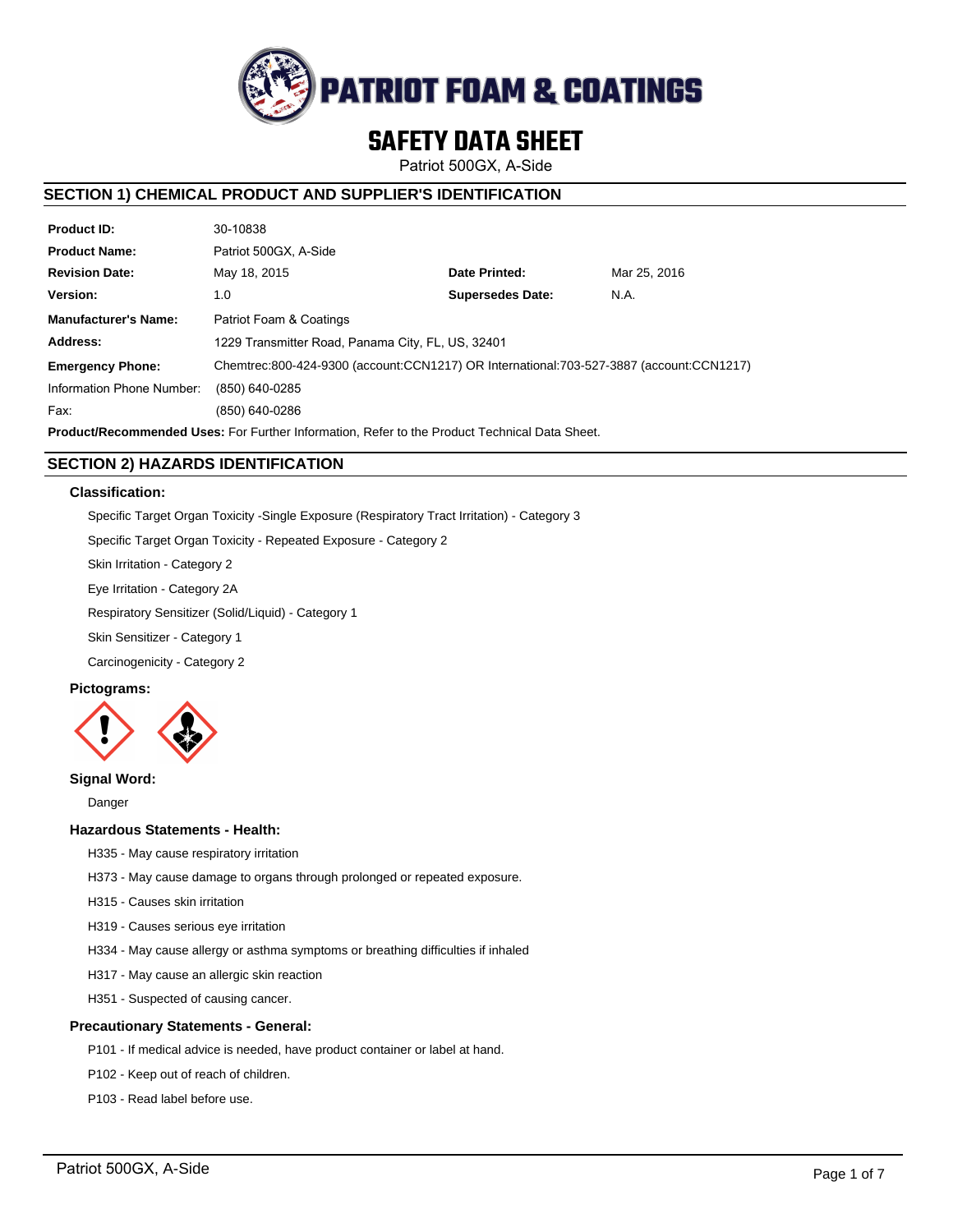# **Precautionary Statements - Prevention:**

- P261 Avoid breathing dust/fume/gas/mist/vapors/spray.
- P271 Use only outdoors or in a well-ventilated area.
- P233 Keep container tightly closed.
- P260 Do not breathe dust/fume/gas/mist/vapors/spray.
- P264 Wash thoroughly after handling.
- P280 Wear protective gloves/protective clothing/eye protection/face protection.
- P284 [In case of inadequate ventilation] wear respiratory protection.
- P272 Contaminated work clothing should not be allowed out of the workplace.
- P201 Obtain special instructions before use.
- P202 Do not handle until all safety precautions have been read and understood.

### **Precautionary Statements - Response:**

P304 + P340 - IF INHALED: Remove person to fresh air and keep comfortable for breathing.

P312 - Call a POISON CENTER/doctor if you feel unwell.

- P314 Get Medical advice/attention if you feel unwell.
- P302 + P352 IF ON SKIN: Wash with plenty of water.
- P321 Specific treatment (see section 4 on this SDS).
- P332 + P313 If skin irritation occurs: Get medical advice/attention.
- P362 + P364 Take off contaminated clothing. And wash it before reuse.
- P305 + P351 + P338 IF IN EYES: Rinse cautiously with water for several minutes. Remove contact lenses, if present and easy to do. Continue rinsing.
- P337 + P313 If eye irritation persists: Get medical advice/attention.
- P342 + P311 If experiencing respiratory symptoms: Call a POISON CENTER/doctor.
- P333 + P313 If skin irritation or a rash occurs: Get medical advice/attention.
- P308 + P313 IF exposed or concerned: Get medical advice/attention.

# **Precautionary Statements - Storage:**

P403 + P405 - Store in a well-ventilated place. Store locked up.

P405 - Store locked up.

# **Precautionary Statements - Disposal:**

P501 - Dispose of contents/ container to an approved waste disposal plant.

# **SECTION 3) COMPOSITION / INFORMATION ON INGREDIENTS**

| CAS          | <b>Chemical Name</b>                | % By Weight |
|--------------|-------------------------------------|-------------|
| 0009016-87-9 | POLYMETHYLENE POLYPHENYL ISOCYANATE | 52% - 96%   |
| 0000101-68-8 | 4.4'-METHYLENEDIPHENYL DIISOCYANATE | 13% - 24%   |

# **SECTION 4) FIRST-AID MEASURES**

### **Inhalation:**

Remove source of exposure or move person to fresh air and keep comfortable for breathing. If experiencing respiratory symptoms: Call a POISON CENTER/doctor. If breathing is difficult, trained personnel should administer emergency oxygen if advised to do so by the POISON CENTER/doctor.

If exposed/feel unwell/concerned: Call a POISON CENTER/doctor.

Eliminate all ignition sources if safe to do so.

#### **Skin Contact:**

Take off contaminated clothing, shoes and leather goods (e.g. watchbands, belts). Gently blot or brush away excess product. Wash with plenty of lukewarm, gently flowing water for a duration of 15-20 minutes. If skin irritation or rash occurs: Get medical advice/attention. Wash contaminated clothing before re-use or discard.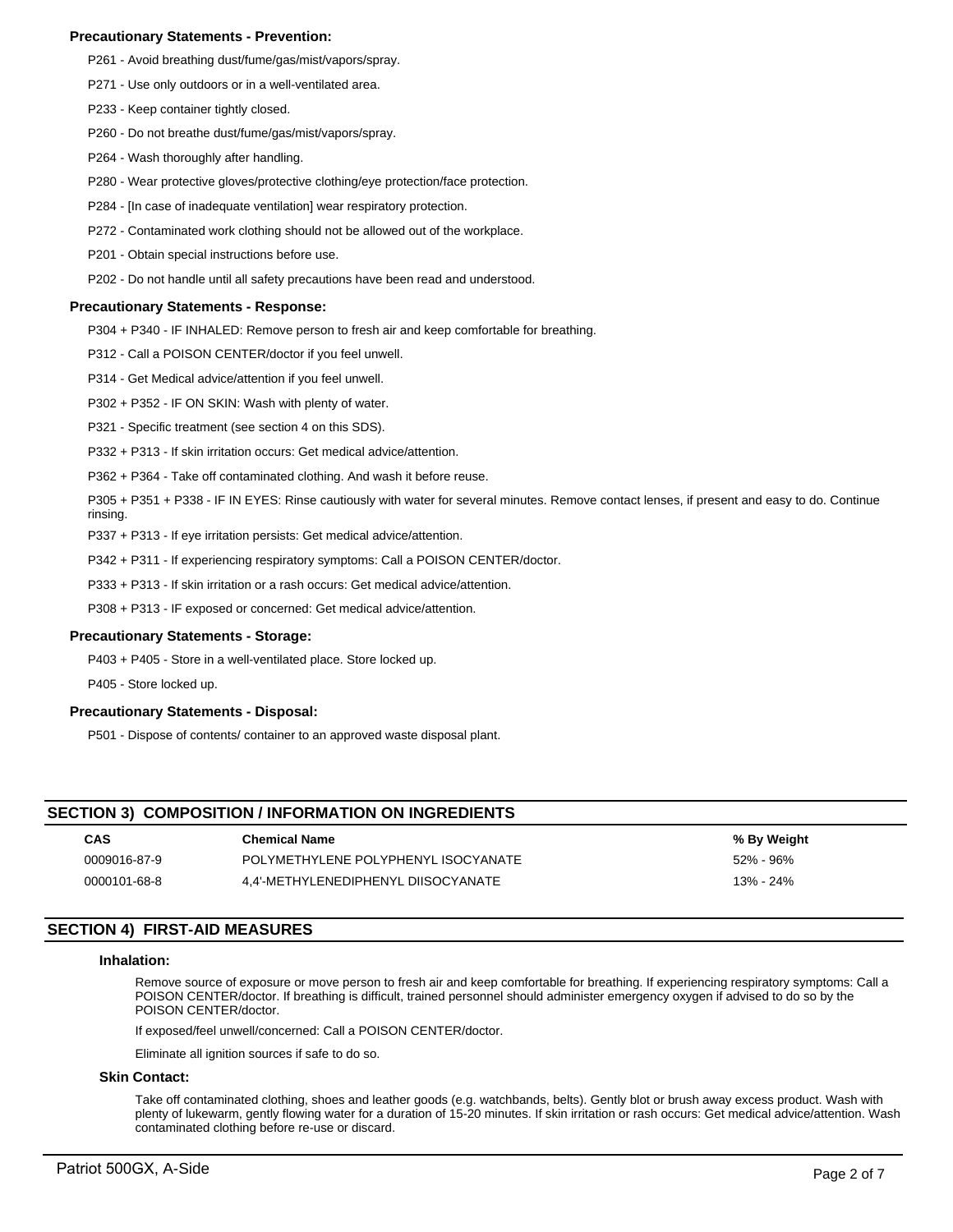IF exposed or concerned: Get medical advice/attention.

### **Eye Contact:**

Rinse eyes cautiously with lukewarm, gently flowing water for several minutes, while holding the eyelids open. Remove contact lenses, if present and easy to do. Continue rinsing for 15-20 minutes. Take care not to rinse contaminated water into the unaffected eye or onto the face. If eye irritation persists: Get medical advice/attention.

### **Ingestion:**

Rinse mouth. Do NOT induce vomiting. Give 1 or 2 glasses of milk or water to drink and get medical attention/advice.

IF exposed or concerned: Get medical advice/attention.

# **SECTION 5) FIRE-FIGHTING MEASURES**

### **Suitable Extinguishing Media:**

Dry chemical, foam, carbon dioxide is recommended. Water spray is recommended to cool or protect exposed materials or structures. Carbon dioxide can displace oxygen. Use caution when applying carbon dioxide in confined spaces. Simultaneous use of foam and water on the same surface is to be avoided as water destroys the foam. Sand or earth may be used for small fires only.

### **Unsuitable Extinguishing Media:**

If water is used, use very large quantities of cold water. The reaction between water and hot isocyanate may be vigorous.

# **Specific Hazards in Case of Fire:**

Excessive pressure or temperature may cause explosive rupture of containers.

Water contamination will produce carbon dioxide. Do not reseal contaminated containers as pressure buildup may rupture them.

### **Fire-fighting Procedures:**

Isolate immediate hazard area and keep unauthorized personnel out. Stop spill/release if it can be done safely. Move undamaged containers from immediate hazard area if it can be done safely. Water spray may be useful in minimizing or dispersing vapors and to protect personnel. Water may be ineffective but can be used to cool containers exposed to heat or flame. Caution should be exercised when using water or foam as frothing may occur, especially if sprayed into containers of hot, burning liquid.

Dispose of fire debris and contaminated extinguishing water in accordance with official regulations.

### **Special Protective Actions:**

Wear NIOSH approved self-contained breathing apparatus in positive pressure mode with full-face piece. Boots, gloves (neoprene), goggles, and full protective clothing are also required.

Care should always be exercised in dust/mist areas.

# **SECTION 6) ACCIDENTAL RELEASE MEASURES**

# **Emergency Procedure:**

ELIMINATE all ignition sources (no smoking, flares, sparks or flames in immediate area).

Do not touch or walk through spilled material.

Isolate hazard area and keep unnecessary people away. Remove all possible sources of ignition in the surrounding area. Notify authorities if any exposure to the general public or the environment occurs or is likely to occur.

If spilled material is cleaned up using a regulated solvent, the resulting waste mixture may be regulated.

### **Recommended Equipment:**

Positive pressure, full-face piece self-contained breathing apparatus(SCBA), or positive pressure supplied air respirator with escape SCBA (NIOSH approved).

### **Personal Precautions:**

Avoid breathing vapors. Avoid contact with skin, eyes or clothing. Do not touch damaged containers or spilled materials unless wearing appropriate protective clothing.

### **Environmental Precautions:**

Stop spill/release if it can be done safely. Prevent spilled material from entering sewers, storm drains, other unauthorized drainage systems and natural waterways by using sand, earth, or other appropriate barriers.

# **Methods and Materials for Containment and Cleaning up:**

Cover container, but do not seal, and remove from work area. Prepare a decontamination solution of 2.0% liquid detergent and 3-8% concentrated ammonium hydroxide in water (5-10% sodium carbonate may be substituted for the ammonium hydroxide). Follow the precautions on the supplier's safety data sheets.

Treat the spill area with the decontamination solution, using about 10 parts of the solution for each part of the spill, and allow it to react for at least 15 minutes. Carbon dioxide will be evolved, leaving insoluble polyureas. Residues from spill cleanup, even when treated as described may continue to be regulated under provisions of RCRA and require storage and disposal as hazardous waste.

Slowly stir the isocyanate waste into the decontamination solution described above. Let stand for 48 hours, allowing the evolved carbon dioxide to vent away, residues may still be subject to RCRA storage and disposal requirements. Dispose off in compliance with all relevant local, state, and federal laws and regulations regarding treatment.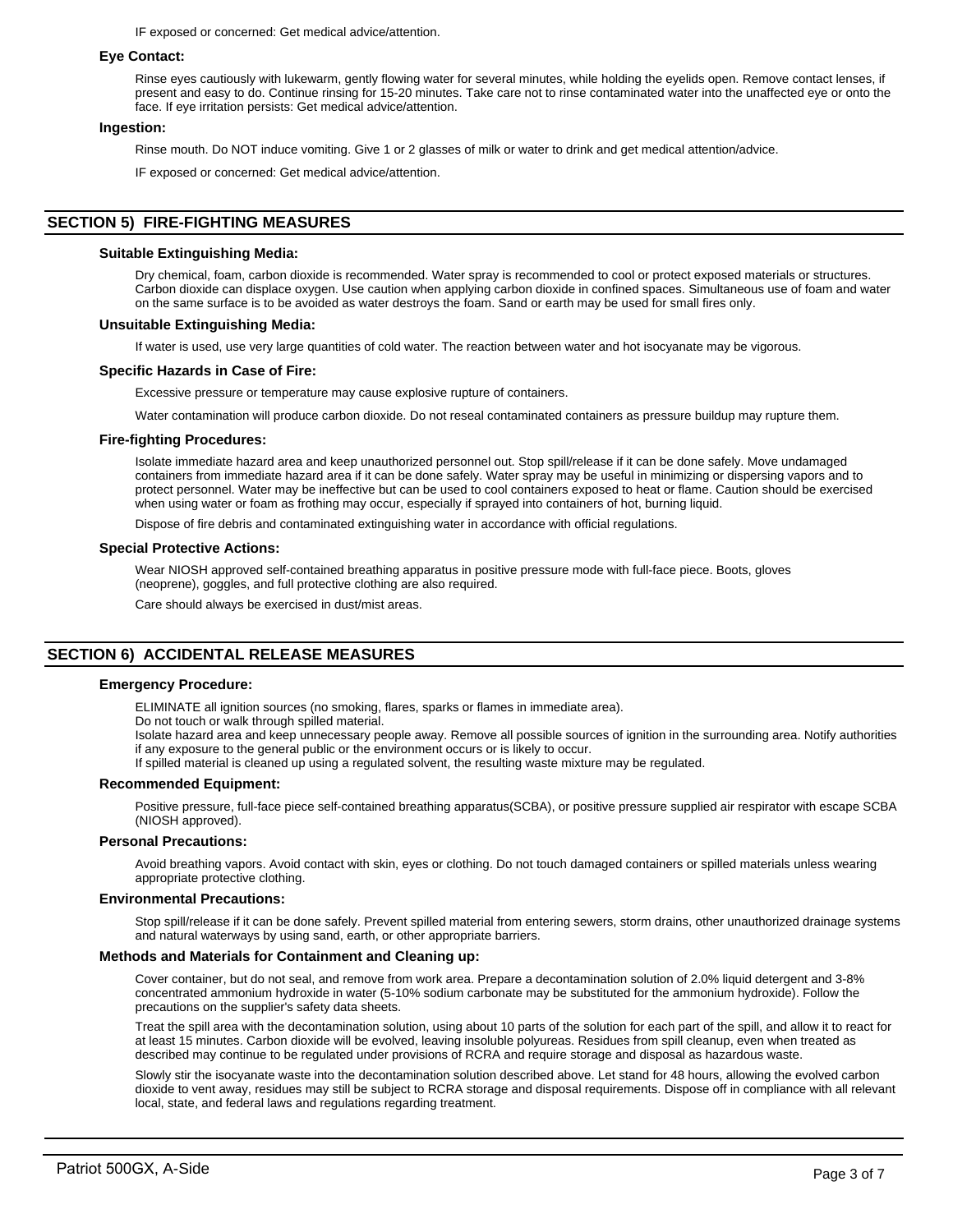### **General:**

Wash hands after use. Do not get in eyes, on skin or on clothing. Do not breathe vapors or mists. Use good personal hygiene practices. Eating, drinking and smoking in work areas is prohibited. Remove contaminated clothing and protective equipment before entering eating areas.

Eyewash stations and showers should be available in areas where this material is used and stored.

#### **Ventilation Requirements:**

Use only with adequate ventilation to control air contaminants to their exposure limits. The use of local ventilation is recommended to control emissions near the source.

### **Storage Room Requirements:**

Keep container(s) tightly closed and properly labeled. Store in cool, dry, well-ventilated areas away from heat, direct sunlight, strong oxidizers and any incompatibilities. Store in approved containers and protect against physical damage. Keep containers securely sealed when not in use. Indoor storage should meet OSHA standards and appropriate fire codes. Containers that have been opened must be carefully resealed to prevent leakage. Empty container retain residue and may be dangerous. Use non-sparking ventilation systems, approved explosion-proof equipment and intrinsically safe electrical systems in areas where this product is used and stored.

Keep liquid and vapors away from sparks and flame, store in containers above ground and surrounded by dikes to contain spills or leaks.

Do not cut, drill, grind, weld, or perform similar operations on or near containers.

# **SECTION 8) EXPOSURE CONTROLS/PERSONAL PROTECTION**

### **Eye Protection:**

Wear eye protection with side shields or goggles. Wear indirect-vent, impact and splash resistant goggles when working with liquids. If additional protection is needed for entire face, use in combination with a face shield.

#### **Skin Protection:**

Use of gloves approved to relevant standards made from the following materials may provide suitable chemical protection: PVC, neoprene or nitrile rubber gloves. Suitability and durability of a glove is dependent on usage, e.g. frequency and duration of contact, chemical resistance of glove material, glove thickness, dexterity. Always seek advice from glove suppliers. Contaminated gloves should be replaced. Use of an apron and over- boots of chemically impervious materials such as neoprene or nitrile rubber is recommended to avoid skin sensitization. The type of protective equipment must be selected according to the concentration and amount of the dangerous substance at the specific workplace. Launder soiled clothes or properly disposed of contaminated material, which cannot be decontaminated.

#### **Respiratory Protection:**

If airborne concentrations exceed or are expected to exceed the TLV, use MSHA/NIOSH approved positive pressure supplied pressure supplied air respiratory with a full face piece or an air supplied hood. For emergencies, use a positive pressure self-contained breathing apparatus. Air purifying (cartridge type) respirators are not approved for protection against isocyanates.

# **Appropriate Engineering Controls:**

Provide exhaust ventilation or other engineering controls to keep the airborne concentrations of vapors below their respective threshold limit value.

| <b>Chemical Name</b>                       | OSHA<br>TWA<br>(ppm) | OSHA<br>TWA<br>(mq/m3) | <b>OSHA</b><br>STEL<br>(ppm) | OSHA<br>STEL<br>(mg/m3) | <b>OSHA</b><br>Tables (Z1<br>Z2. Z3 | <b>OSHA</b><br>Carcinogen | <b>OSHA</b><br><b>Skin</b><br>designation | <b>NIOSH</b><br><b>TWA</b><br>(ppm) | <b>NIOSH</b><br><b>TWA</b><br>(mg/m3) | <b>NIOSH</b><br><b>STEL</b><br>(ppm) | <b>NIOSH</b><br>STEL<br>(mq/m3) | <b>NIOSH</b><br>Carcinogen |
|--------------------------------------------|----------------------|------------------------|------------------------------|-------------------------|-------------------------------------|---------------------------|-------------------------------------------|-------------------------------------|---------------------------------------|--------------------------------------|---------------------------------|----------------------------|
| 4.4'<br>METHYLENEDIPHEN<br>YL DIISOCYANATE | 0.02<br>ceiling      | 0.2 ceiling            |                              |                         |                                     |                           |                                           | 0.005                               | 0.050                                 |                                      |                                 |                            |

| <b>Chemical Name</b>                                  | <b>ACGIH</b> | ACGIH   | <b>ACGIH</b> | <b>ACGIH</b> |
|-------------------------------------------------------|--------------|---------|--------------|--------------|
|                                                       | <b>TWA</b>   | TWA     | STFI         | STFI         |
|                                                       | (ppm)        | (mg/m3) | (ppm)        | (mg/m3)      |
| $4.4'$ -<br><b>METHYLENEDIPHEN</b><br>YL DIISOCYANATE | 0.005        | 0.051   |              |              |

# **SECTION 9) PHYSICAL AND CHEMICAL PROPERTIES**

# **PhysicalProperties**

Specific Gravity 1.22

Density 10.22 lb/gal

Patriot 500GX, A-Side Page 4 of 7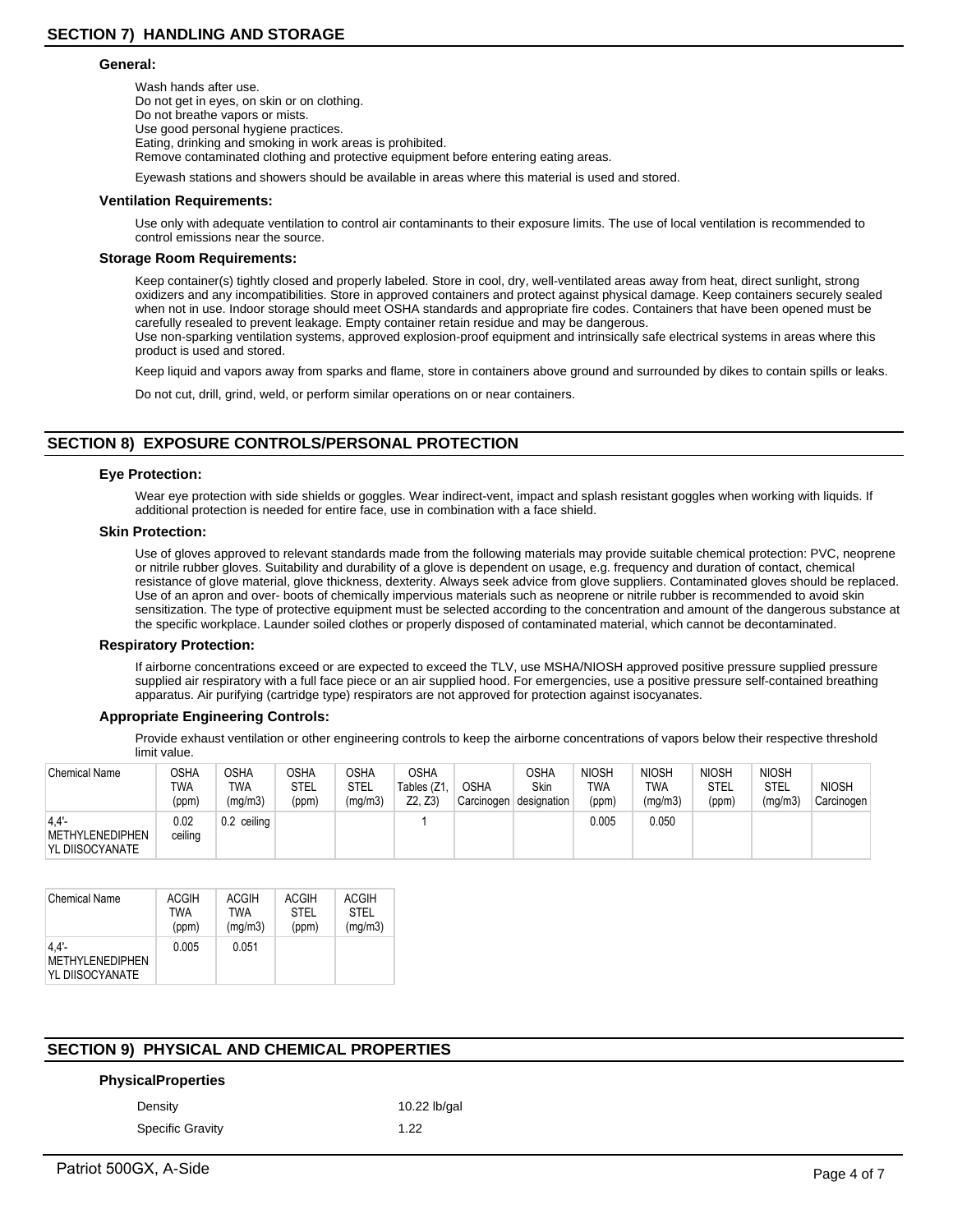| <b>VOC Regulatory</b>        | $0.00$ lb/gal            |
|------------------------------|--------------------------|
| VOC Part A & B Combined      | N.A.                     |
| Appearance                   | Dark Brown Liquid        |
| Odor Threshold               | N.A.                     |
| Odor Description             | Aromatic                 |
| рH                           | N.A.                     |
| <b>Water Solubility</b>      | <b>Reacts with Water</b> |
| Flammability                 | N/A                      |
| Flash Point Symbol           | N.A.                     |
| <b>Flash Point</b>           | 218 °C                   |
| Viscosity                    | N.A.                     |
| Lower Explosion Level        | N.A.                     |
| <b>Upper Explosion Level</b> | N.A.                     |
| Vapor Pressure               | N.A.                     |
| Vapor Density                | Heavier than air         |
| <b>Freezing Point</b>        | N.A.                     |
| <b>Melting Point</b>         | N.A.                     |
| Low Boiling Point            | N.A.                     |
| High Boiling Point           | N.A.                     |
| Auto Ignition Temp           | N.A.                     |
| Decomposition Pt             | N.A.                     |
| <b>Evaporation Rate</b>      | Slower than ether        |
| Coefficient Water/Oil        | N.A.                     |
|                              |                          |

# **SECTION 10) STABILITY AND REACTIVITY**

# **Stability:**

Material is stable at standard temperature and pressure.

### **Conditions to Avoid:**

Heat, high temperature, open flame, sparks, and moisture. Contact with incompatible materials in a closed system will cause liberation of carbon dioxide and buildup of pressure.

### **Hazardous Reactions/Polymerization:**

Will not occur under normal conditions but under high temperatures above 204°C, in the presence of moistures, alkalis,tertiary amines, and metal compounds will accelerate polymerization. Possible evolution of carbon dioxide gas may rupture closed containers.

#### **Incompatible Materials:**

This product will react with any material containing active hydrogens, such as water, alcohol, ammonia, amines, alkalis and acids, the reaction with water is slow under 50°C, but is accelerated at higher temperature and in the presence of alkalis, tertiary amines, and metal compounds. Some reactions can be violent. Material can react with strong oxidizing agents.

### **Hazardous Decomposition Products:**

Carbon dioxide, carbon monoxide, nitrogen oxides, trace amounts of hydrogen cyanide and unidentified organic compounds may be formed during combustion.

# **SECTION 11) TOXICOLOGICAL INFORMATION**

# **Skin Corrosion/Irritation:**

Isocyanates react with skin protein and moisture and can cause irritation. Prolonged contact can cause reddening, swelling, rash, scaling, blistering, and, in some cases, skin sensitization. Individuals who have developed a skin sensitization can develop these symptoms as a result of contact with very small amounts of liquid material or as a result of exposure to vapor.

Causes skin irritation

### **Serious Eye Damage/Irritation:**

Liquid, aerosols or vapors are severely irritating and can cause pain, tearing, reddening and swelling. Prolonged vapor contact may cause conjunctivitis. Any level of contact should not be left untreated.

Causes serious eye irritation

#### **Carcinogenicity:**

Suspected of causing cancer.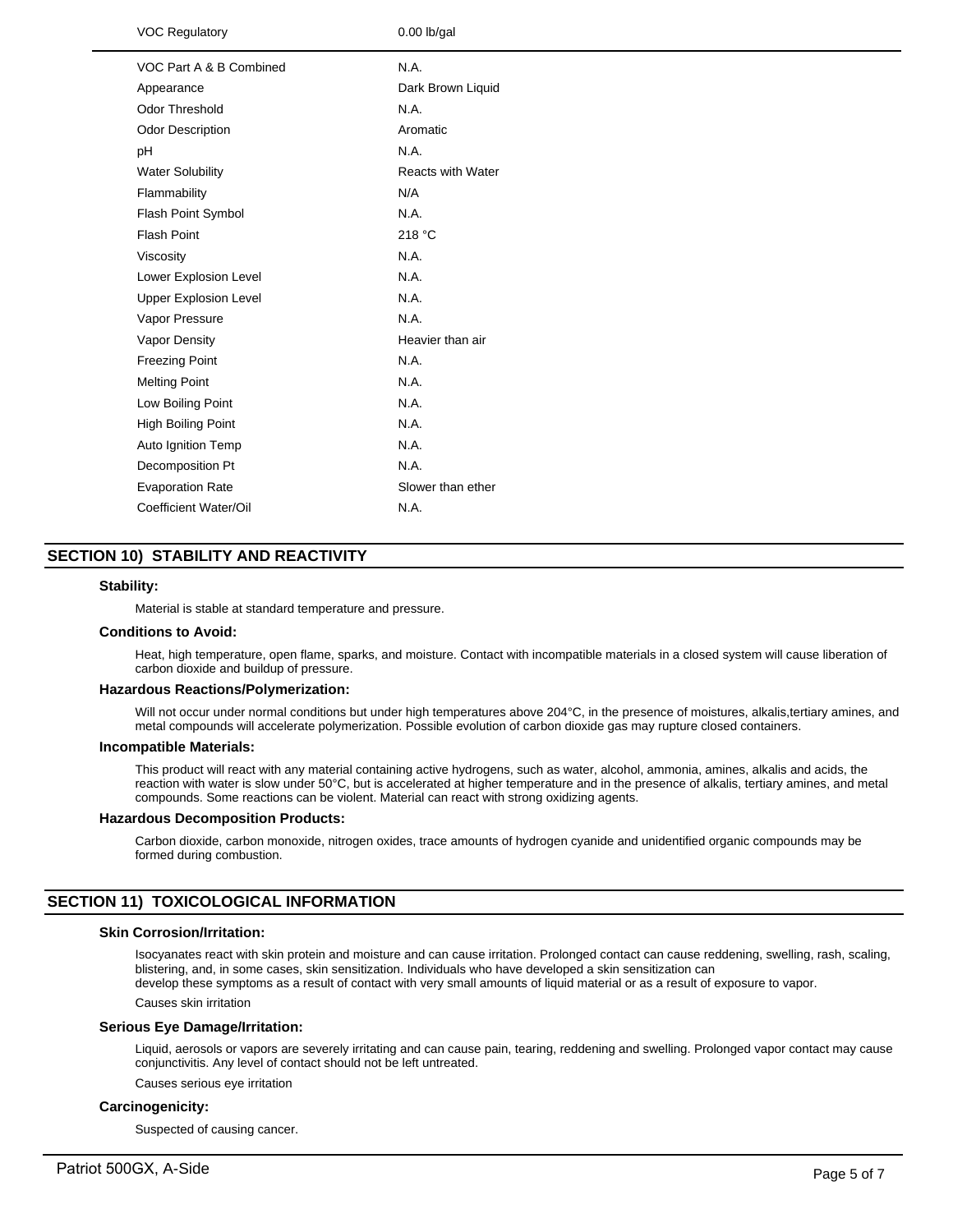# **Respiratory/Skin Sensitization:**

May cause allergy or asthma symptoms or breathing difficulties if inhaled

May cause an allergic skin reaction

## **Germ Cell Mutagenicity:**

No data available

### **Reproductive Toxicity:**

No data available

## **Specific Target Organ Toxicity - Single Exposure:**

High vapor concentrations may cause central nervous system (CNS) depression as evidenced by giddiness, headache, dizziness, and nausea. Persons with a preexisting, nonspecific bronchial hyperactivity can respond to concentrations below the TLV with similar symptoms as well as asthma attack. Exposure well above the TLV may lead to bronchitis, bronchial spasm and pulmonary edema (fluid in lungs). As a result of previous repeated overexposures or a single large dose, certain individuals may develop isocyanate sensitization (chemical asthma) which will cause them to react to a later exposure to isocyanate at levels well below the TLV.

May cause respiratory irritation

# **Specific Target Organ Toxicity - Repeated Exposure:**

Chronic overexposure to isocyanate has also been reported to cause lung damage (including decrease in lung function) which may be permanent.

May cause damage to organs through prolonged or repeated exposure.

### **Aspiration Hazard:**

No data available

# **Acute Toxicity:**

No data available

0000101-68-8 4,4'-METHYLENEDIPHENYL DIISOCYANATE

LC50 (rat): 369-490 mg/m3 (aerosol) (4-hour exposure) (1)

LC50 (rat): 178 mg/m3 (17.4 ppm) (duration of exposure not reported) (2)

LD50 (oral, rat): greater than 10,000 mg/kg (1,2)

LD50 (dermal, rabbit): greater than 10,000 mg/kg (1)

LD50 (oral, mouse): 2,200 mg/kg (3)

#### 0009016-87-9 POLYMETHYLENE POLYPHENYL ISOCYANATE

LC50 (rat): 490 mg/m3 (aerosol) 4-hour exposure (22)

LD50 (oral, rat): greater than 10000 mg/kg (PMPPI) (2)

LD50 (dermal, rabbit): greater than 5 mL/kg (6200 mg/kg) (PMPPI) (2)

# **SECTION 12) ECOLOGICAL INFORMATION**

#### **Toxicity:**

No data available

# **Persistence and Degradability:**

No data available.

### **Bioaccumulative Potential:**

No data available.

### **Mobility in Soil:**

No data available.

#### **Other Adverse Effects:**

No data available.

# **SECTION 13) DISPOSAL CONSIDERATIONS**

# **Waste Disposal:**

Under RCRA, it is the responsibility of the user of the product, to determine a the time of disposal whether the product meets RCRA criteria for hazardous waste. Waste management should be in full compliance with federal, state, and local laws.

Empty containers retain product residue which may exhibit hazards of material, therefore do not pressurize, cut, glaze, weld or use for any other purposes. Return drums to reclamation centers for proper cleaning and reuse.